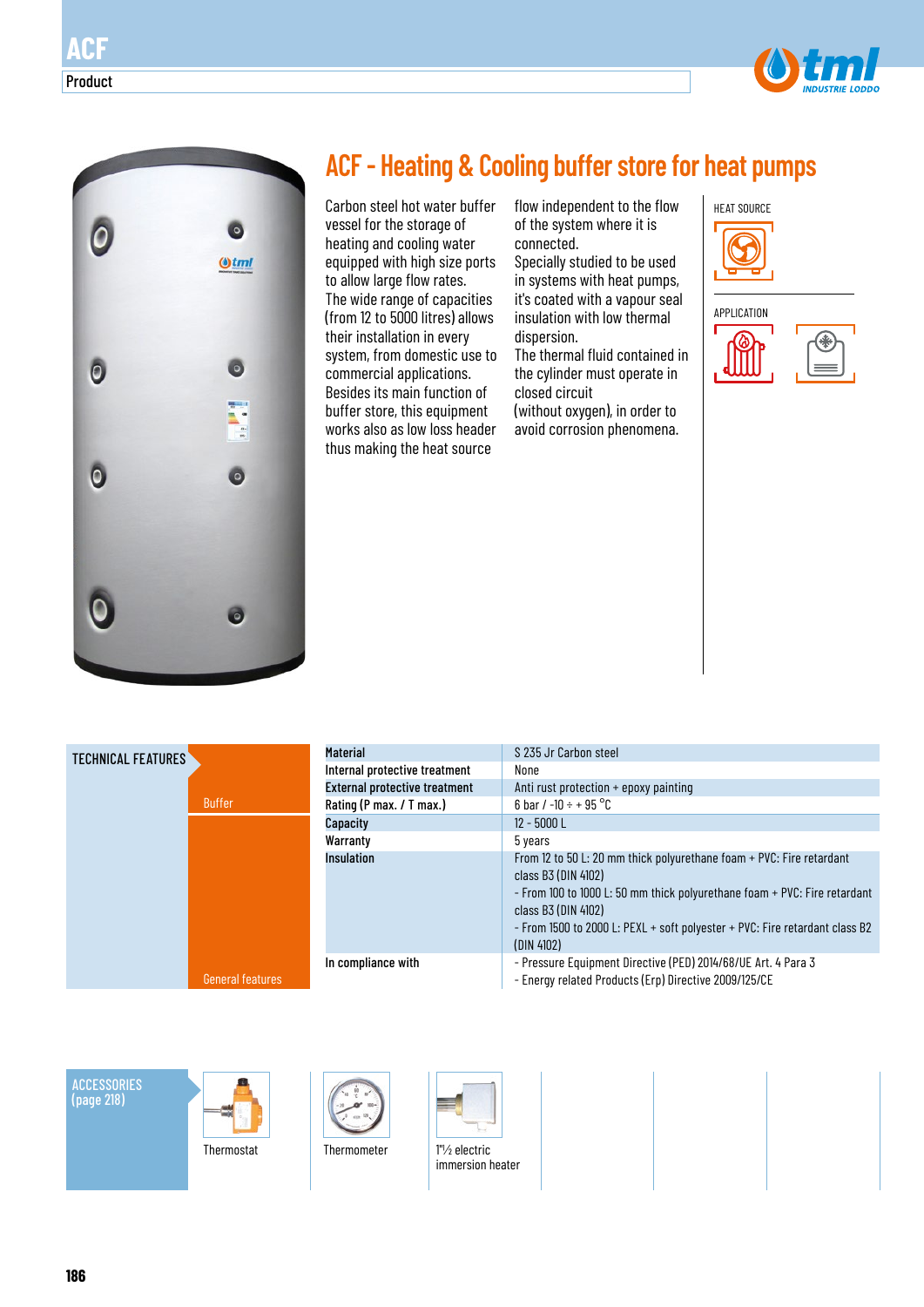

**Codes** 



# **Hard insulation with rigid polyurethane foam and PVC jacket**

| <b>CODE</b>        | <b>INSULATION</b><br>THICK. (mm) | ErP<br>CLASS | <b>HEAT LOSS S</b><br>$(\mathsf{W})$ | REAL<br>CAPACITY (L) |
|--------------------|----------------------------------|--------------|--------------------------------------|----------------------|
| <b>ACF 00012 R</b> | 20                               | u            | 39,1                                 | 12,2                 |
| ACF 00025 R        | 20                               | ◠<br>u       | 46,0                                 | 25,2                 |
| <b>ACF 00050 R</b> | 20                               | ◡            | 55,8                                 | 49,5                 |



## **Hard insulation with rigid polyurethane foam and PVC jacket**

| <b>CODE</b>        | <b>INSULATION</b><br>THICK. (mm) | ErP<br><b>CLASS</b> | <b>HEAT LOSS S</b><br>(W) | <b>REAL</b><br>CAPACITY (L) |
|--------------------|----------------------------------|---------------------|---------------------------|-----------------------------|
| <b>ACF 00100 R</b> | 50                               | B                   | 46,0                      | 97,0                        |
| ACF 00200 R        | 50                               | B                   | 58,9                      | 189,3                       |
| <b>ACF 00300 R</b> | 50                               | B                   | 68,1                      | 289,8                       |
| ACF 00500 R        | 50                               | B                   | 80,5                      | 499.8                       |
| <b>ACF 00800 R</b> | 50                               | C                   | 117,5                     | 749.3                       |
| ACF 01000 R        | 50                               | U                   | 130,4                     | 931,0                       |



### **Vapour seal insulation with PEXL + soft thermal insulation with polyester and PVC jacket**

| CODE                | VAPOUR SEAL<br><b>INSULATION THICK.</b><br>$\mathsf{mm}$ ) | <b>THERMAL</b><br><b>INSULATION THICK.</b><br>(mm) | <b>ErP</b><br><b>CLASS</b> | <b>HEAT LOSS S</b><br>(W) | <b>REAL</b><br>CAPACITY (L) |
|---------------------|------------------------------------------------------------|----------------------------------------------------|----------------------------|---------------------------|-----------------------------|
| <b>ACF 01500 PF</b> | 10                                                         | 130                                                | C                          | 163,8                     | 1472,4                      |
| <b>ACF 02000 PF</b> | 10                                                         | 130                                                | C                          | 181,2                     | 1950,0                      |
| <b>ACF 02500 PF</b> | 10                                                         | 130                                                |                            |                           | 2493,5                      |
| <b>ACF 03000 PF</b> | 10                                                         | 130                                                |                            |                           | 2957.5                      |
| <b>ACF 04000 PF</b> | 10                                                         | 130                                                |                            |                           | 3894,4                      |
| <b>ACF 05000 PF</b> | 10                                                         | 130                                                |                            |                           | 5005,2                      |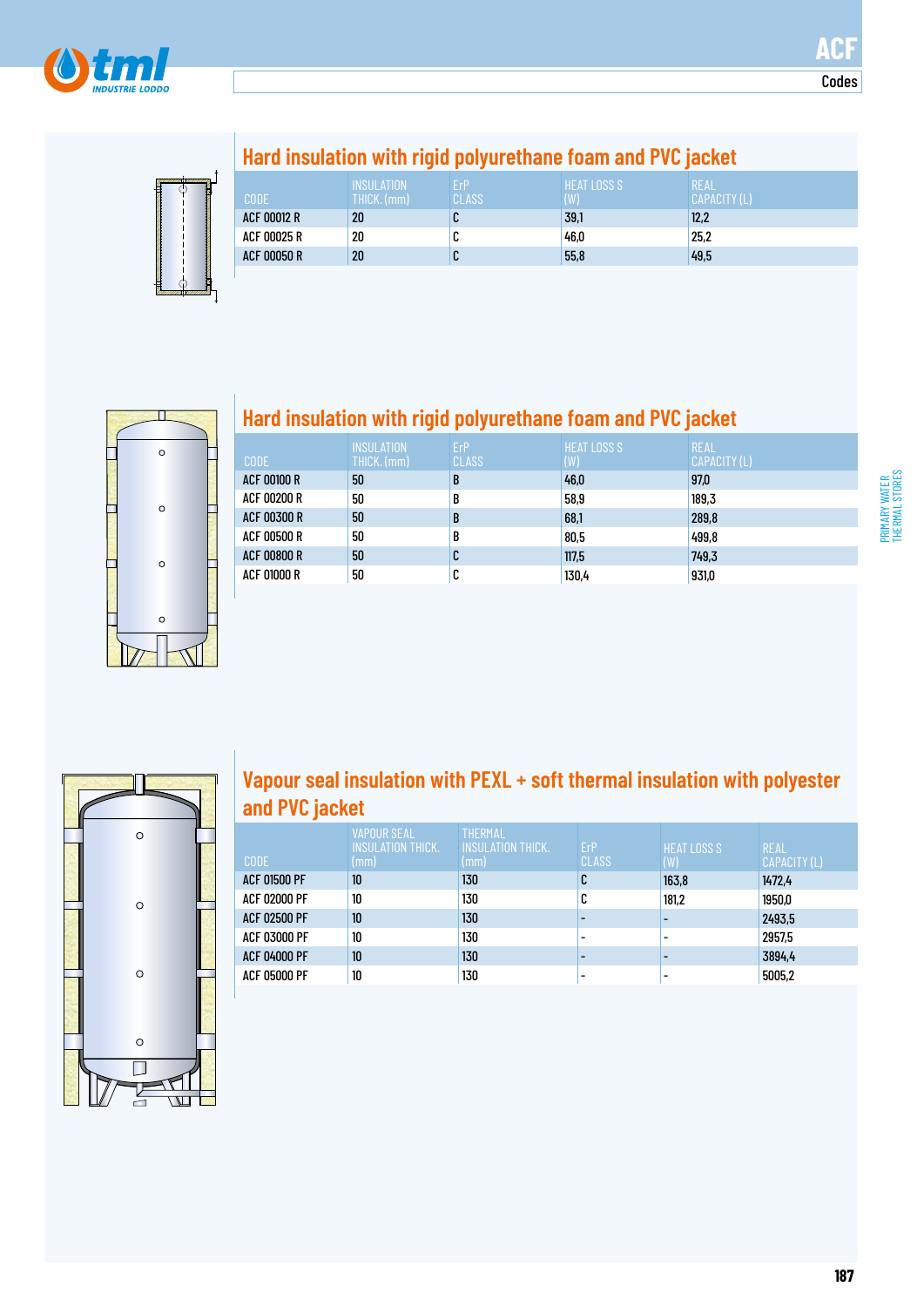

# 12 - 50 L 100 - 1000 L

g

П

 $\Theta^{\text{t}}$ 

 $\theta$ 

b

p

b as  $\Box$ 

H

E

D

C

p

a s

B

A

1500 - 5000 L

- LEGEND
- 
- **a .** System Inlet/Outlet **b .** Control instruments
- **g .** Vent / safety valve
- **p .** Free connection
- **s .** Drain





|                     | <b>DIMENSIONS (mm)</b> | <b>WEIGHT</b> |              |                    |      |
|---------------------|------------------------|---------------|--------------|--------------------|------|
| <b>MODEL</b>        |                        | H.            | $Ø$ EXT $**$ | $\mathsf{R}^{\,*}$ | (kg) |
| <b>ACF 00012 R</b>  | 220                    | 380           | 270          | -                  | 9    |
| ACF 00025 R         | 220                    | 720           | 270          | $\qquad \qquad$    | 12   |
| <b>ACF 00050 R</b>  | 300                    | 750           | 350          | ۰                  | 18   |
| <b>ACF 00100 R</b>  | 400                    | 915           | 500          | 1055               | 31   |
| <b>ACF 00200 R</b>  | 450                    | 1330          | 550          | 1450               | 33   |
| <b>ACF 00300 R</b>  | 500                    | 1610          | 600          | 1730               | 42   |
| <b>ACF 00500 R</b>  | 650                    | 1665          | 750          | 1840               | 68   |
| <b>ACF 00800 R</b>  | 790                    | 1700          | 890          | 1930               | 86   |
| <b>ACF 01000 R</b>  | 790                    | 2060          | 890          | 2255               | 102  |
| <b>ACF 01500 PF</b> | 1000                   | 2145          | 1280         | 2235               | 147  |
| <b>ACF 02000 PF</b> | 1100                   | 2395          | 1380         | 2465               | 212  |
| <b>ACF 02500 PF</b> | 1200                   | 2595          | 1480         | 2690               | 358  |
| <b>ACF 03000 PF</b> | 1250                   | 2795          | 1530         | 2885               | 428  |
| ACF 04000 PF        | 1400                   | 2925          | 1680         | 3030               | 499  |
| <b>ACF 05000 PF</b> | 1600                   | 2955          | 1880         | 3090               | 580  |

*\* For capacities from 100 to 1000 litres, the tilt height refers to the insulated cylinder*

*\*\* The insulation is not removable except for models from 1500 to 5000 litres (only the soft polyester insulation is removable)*

|                     | <b>HEIGHTS (mm)</b>      |                          |                          |                          | <b>CONNECTIONS (GAS)</b> |                    |                          |                    |                          |               |
|---------------------|--------------------------|--------------------------|--------------------------|--------------------------|--------------------------|--------------------|--------------------------|--------------------|--------------------------|---------------|
| <b>MODEL</b>        | A                        | B                        | $\mathbb{C}$             | $\mathbf{D}^1$           | E.                       | a.                 | $\mathbf{D}$             | $\mathbf{0}$       | $\mathsf{p}$             | S             |
| <b>ACF 00012 R</b>  | $\overline{\phantom{a}}$ | ۰                        | $\overline{\phantom{a}}$ | $\overline{\phantom{0}}$ |                          | $1"$ $\frac{1}{4}$ |                          | $\frac{1}{2}$      |                          | $\frac{1}{2}$ |
| ACF 00025 R         | $\blacksquare$           | $\overline{\phantom{a}}$ | $\overline{\phantom{a}}$ | $\overline{\phantom{a}}$ | $\overline{\phantom{a}}$ | $1"$ $\frac{1}{4}$ | $\overline{\phantom{0}}$ | $\frac{1}{2}$      | $\overline{\phantom{0}}$ | $\frac{1}{2}$ |
| <b>ACF 00050 R</b>  | $\overline{\phantom{a}}$ | -                        | $\overline{\phantom{a}}$ | $\overline{\phantom{0}}$ |                          | $1"$ $\frac{1}{4}$ | 1/2''                    | $\frac{1}{2}$      |                          | $\frac{1}{2}$ |
| <b>ACF 00100 R</b>  | 105                      | 210                      | 380                      | 545                      | 710                      | $1''\frac{1}{2}$   | $\frac{1}{2}$            | $1"$ $\frac{1}{4}$ | $1''\frac{1}{2}$         | ľ.            |
| <b>ACF 00200 R</b>  | 135                      | 220                      | 510                      | 805                      | 1095                     | $1''\frac{1}{2}$   | $\frac{1}{2}$            | $1"$ $\frac{1}{4}$ | $1''\frac{1}{2}$         | ľ.            |
| <b>ACF 00300 R</b>  | 125                      | 275                      | 625                      | 975                      | 1320                     | 2"                 | $\frac{1}{2}$            | $1"$ $\frac{1}{4}$ | $1''\frac{1}{2}$         | ľ.            |
| <b>ACF 00500 R</b>  | 155                      | 305                      | 655                      | 1005                     | 1350                     | 3"                 | $\frac{1}{2}$            | $1"$ $\frac{1}{4}$ | $1''\frac{1}{2}$         | <sup>"</sup>  |
| <b>ACF 00800 R</b>  | 170                      | 320                      | 670                      | 1020                     | 1365                     | 3"                 | $\frac{1}{2}$            | $1''\frac{1}{2}$   | $1''\frac{1}{2}$         | ľ"            |
| <b>ACF 01000 R</b>  | 170                      | 320                      | 785                      | 1250                     | 1710                     | 3"                 | $\frac{1}{2}$            | $1''\frac{1}{2}$   | $1''\frac{1}{2}$         | ľ"            |
| <b>ACF 01500 PF</b> | 110                      | 485                      | 915                      | 1350                     | 1780                     | 3"                 | $\frac{1}{2}$            | $1''\frac{1}{2}$   | $1''\frac{1}{2}$         | ľ.            |
| <b>ACF 02000 PF</b> | 100                      | 490                      | 1020                     | 1550                     | 1985                     | 3"                 | $\frac{1}{2}$            | $1''\frac{1}{2}$   | $1''\frac{1}{2}$         | <sup>"</sup>  |
| <b>ACF 02500 PF</b> | 100                      | 540                      | 1060                     | 1580                     | 2095                     | 4"                 | $\frac{1}{2}$            | $1''\frac{1}{2}$   | $1''\frac{1}{2}$         | ľ.            |
| <b>ACF 03000 PF</b> | 90                       | 535                      | 1120                     | 1705                     | 2290                     | 4"                 | $\frac{1}{2}$            | $1''\frac{1}{2}$   | $1''\frac{1}{2}$         | <sup>"</sup>  |
| <b>ACF 04000 PF</b> | 120                      | 615                      | 1200                     | 1785                     | 2370                     | 4"                 | $\frac{1}{2}$            | $1''\frac{1}{2}$   | $1''\frac{1}{2}$         | 1"            |
| <b>ACF 05000 PF</b> | 100                      | 620                      | 1205                     | 1785                     | 2375                     | 4"                 | $\frac{1}{2}$            | $1''\frac{1}{2}$   | $1''\frac{1}{2}$         | ľ.            |